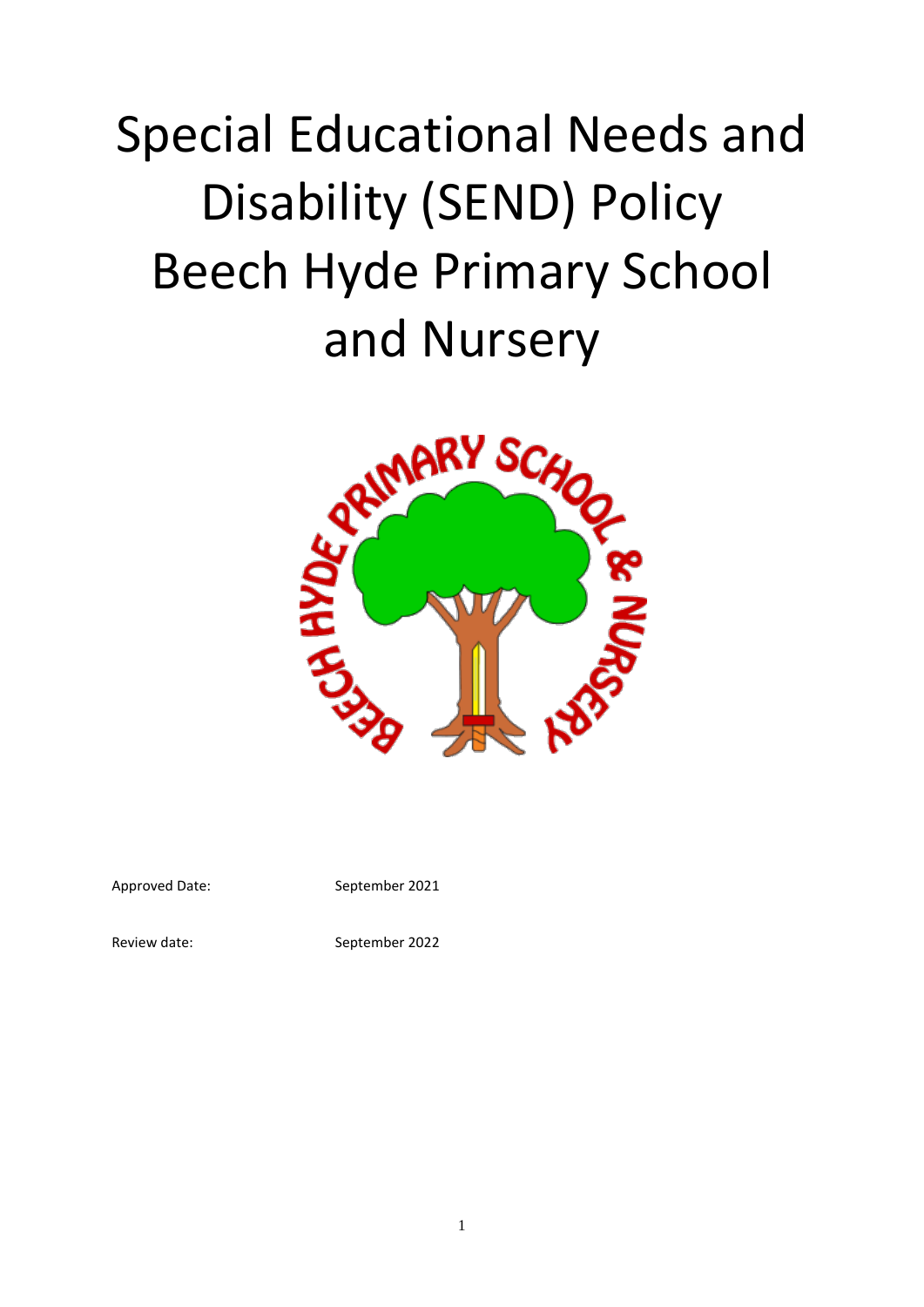Beech Hyde Primary school values the abilities and achievements of all its pupils and is committed to providing the best possible learning environment and outcomes for each child, including those with SEND.

This policy sets out the provision Beech Hyde will make for pupils with SEND in identifying and making provision for their needs. This is in line with the current SEND code of practice – see link below:

[https://assets.publishing.service.gov.uk/government/uploads/system/uploads/attachment\\_](https://assets.publishing.service.gov.uk/government/uploads/system/uploads/attachment_data/file/398815/SEND_Code_of_Practice_January_2015.pdf) data/file/398815/SEND Code of Practice January 2015.pdf

and with reference to the following guidance, documents and school's policies: Children and Families Act 2014 Special Education Needs and Disability Regulations 2014 School's Accessibility Plan Behaviour Policy Equality Policy Safeguarding Policy School's SEN Information Report Supporting Pupils with Medical Conditions and Safeguarding Policy

# **Aims of this policy**

- To ensure that *all* children have access to a broad and balanced curriculum, scaffolded and or differentiated where appropriate, to ensure that they reach their full potential
- To ensure that all pupils with SEND have their needs identified and special education provision made for them, as appropriate
- To ensure that all pupils with SEND are able to access the curriculum as fully as they are able by removing the barriers to their learning
- To ensure that all pupils with SEND are included in all aspects of school life, as far as reasonable adjustments allow
- To involve parents at all stages of the graduated approach and support them in understanding procedures and practices
- To ensure the views of pupils are taken into account, wherever possible, when identifying their needs and removing their barriers to learning

# **Admission arrangements**

The School Admissions Code of Practice requires that children and young people with SEND are to be treated fairly. Admissions authorities:

- must consider applications from parents of children who have SEND but do not have an EHC plan on the basis of the school's published admissions criteria as part of normal admissions procedures
- must not refuse to admit a child who has SEND but does not have an EHC plan because they do not feel able to cater for those needs
- must not refuse to admit a child on the grounds that they do not have an EHC plan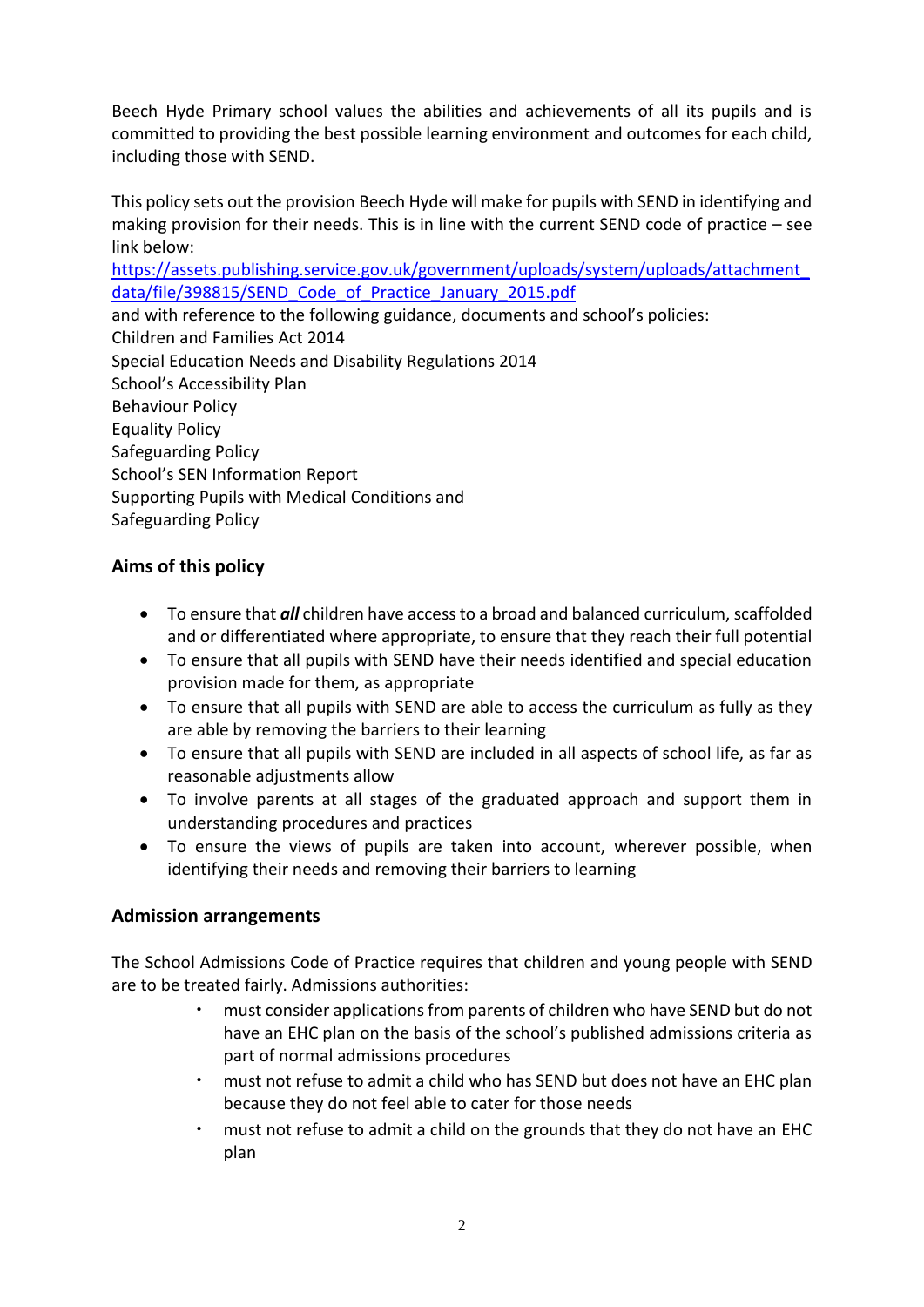# **Definition of SEND**

A child of compulsory school age or a young person has a learning difficulty or disability, which calls for special educational provision, if he or she:

- has a significantly greater difficulty in learning than the majority of others of the same age, or
- has a disability which prevents or hinders him or her from making use of facilities of a kind generally provided for others of the same age in mainstream schools or mainstream post-16 institutions
- Many children and young people who have SEN may have a disability under the Equality Act 2010 – that is '…a physical or mental impairment which has a long-term and substantial adverse effect on their ability to carry out normal day-to-day activities' (SEND Code of Practice)

(Special educational provision is educational or training provision that is additional to or different from that made generally for other children or young people of the same age by mainstream schools.)

# **Identification**

- All available data must be considered when identifying pupils with SEND. In cases of very low attainment or very slow progress, this may indicate that a pupil has SEND and that special educational provision may be required. Other vulnerable groups that pupils may fall into i.e. child protection, Looked After Children, English as an Additional Language, Free School Meals, Pupil Premium must be considered
- Teaching staff are responsible for raising concerns about pupils with the Inclusion Manager. Opportunities to do this are during termly progress meetings and SEND review meetings. Concerns however, can be raised at any time if an urgent review of need or provision is required.
- The Inclusion Manager will monitor the pupil's needs and investigate further through observations, speaking to parents and staff and if appropriate, diagnostic testing
- Parents can raise concerns with class teachers and/or the Inclusion Manager at any time

# **How will SEND children be identified and supported? The Graduated Approach**

The Graduated Approach is a model of action and intervention which recognises a continuum of SEN and where necessary, increasing specialist expertise will be brought to bear in the difficulties that a child may be experiencing.

Our children will be supported by:

- 'High quality teaching' by all teachers, learning supports assistants and teaching assistants in all classrooms
- Teaching for children with SEND will be scaffolded and or differentiated where appropriate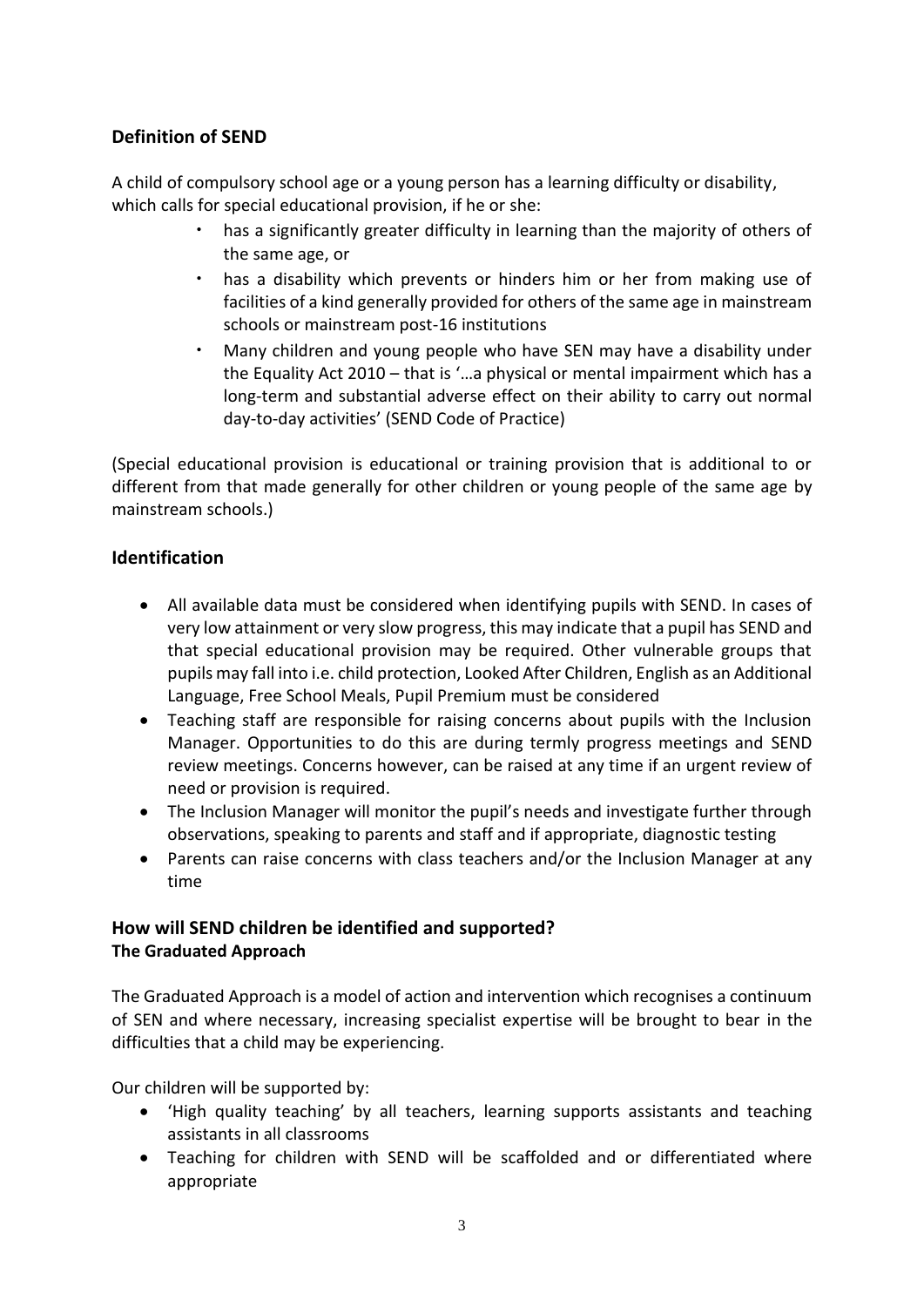- Children with SEND will be identified on each classes provision map and may have an individual support plan; known as 'My Support Plan' if appropriate
- Both the provision map and 'My Support Plan' follow the Assess, Plan, Do, Review format and are tailored to each individual's specific needs
- Targets for the provision map and 'My support Plan' will be set in collaboration with parents, children, class teachers and the Inclusion Manager
- Targets will be 'Specific, Measurable and Attainable'
- Targets will reflect the advice of outside professionals if this is applicable
- The plans are a working document and will be made available to all staff working with the child. Copies of plans are stored securely on the school google drive

### **Storage and communication of information**

- The Inclusion Manager is responsible for storing information confidentially
- Paper copies of SEND information will be stored in a locked filing cabinet in the Inclusion Managers office
- Any records kept by teachers will be stored in class cupboards as they may contain sensitive information
- Information will be shared with relevant members of staff where appropriate
- Parents will be offered a private room for meetings involving confidential discussions of SEND pupils

### **Transfers of SEND files**

 During the transition from Beech Hyde to secondary school (or a transition at any other time to a different school), the Inclusion Manager will speak with the receiving SENCO and ensure that all relevant paper work is transferred appropriately

### **Roles and responsibilities**

**The Inclusion Manager**

The named Inclusion Manager is Mrs Tracey Berry

The responsibilities of the Inclusion Manager include:

- Overseeing the day to day operation of the school's SEND policy
- Coordinating provision for children with SEND
- Liaising with and advising other members of staff
- Managing and appraising specialist SEND learning support assistants
- Storing and organising SEND information on pupils
- Maintaining the SEND register for the school and monitoring the termly provision mapping that all class teachers are required to update
- Attending termly progress meetings and support plan meetings with staff
- Liaising with parents of pupils with SEND
- Contributing to the in-service training of staff
- Liaising with external agencies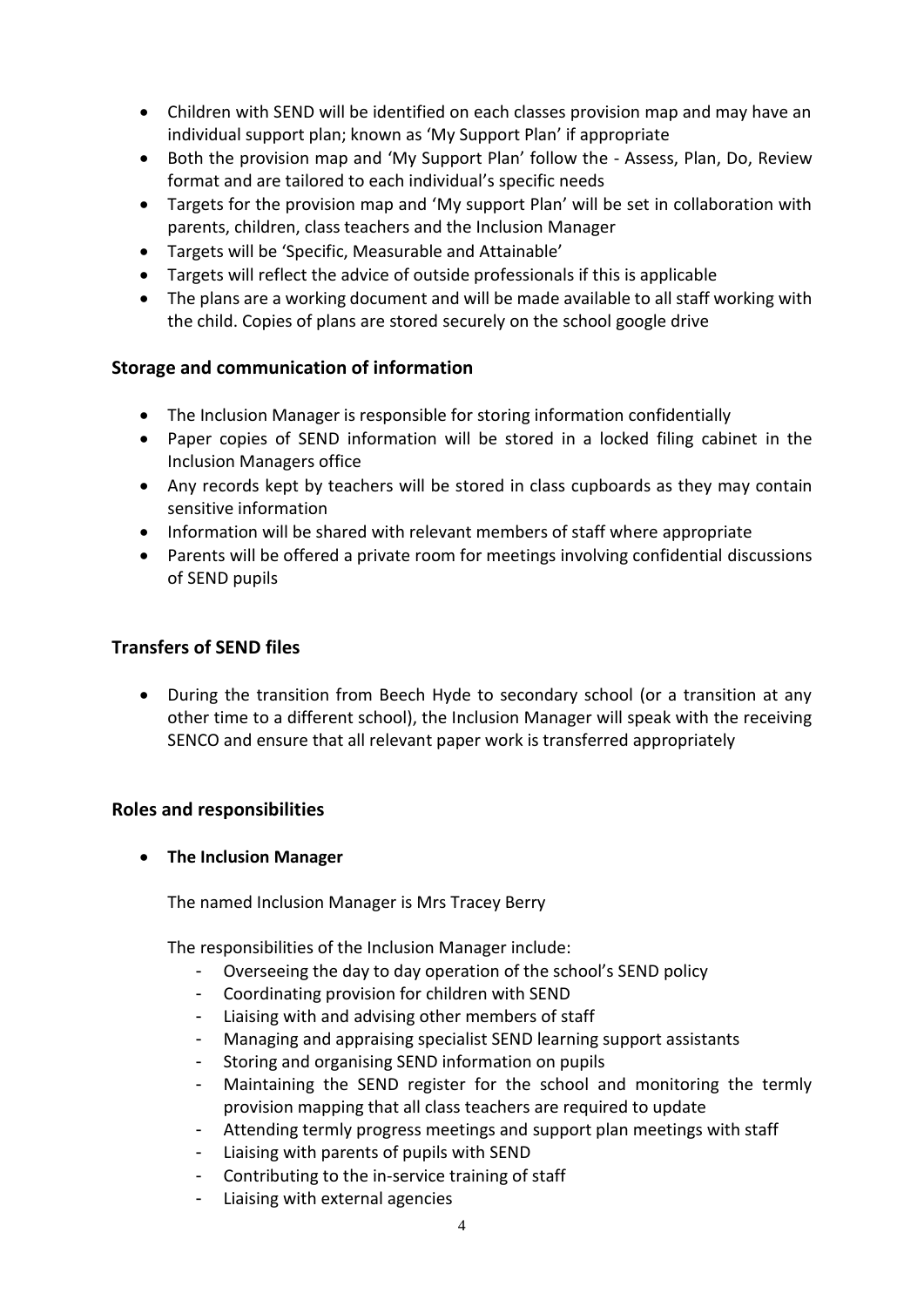- Liaising with school governors
- Liaising with other schools

# **The Governing Body**

The named Governor for SEND is Mrs Lisa Crawford

The role of the Governing Body is to:

- Ensure staff in school are aware of the importance of identifying and providing for, those pupils with SEND
- Ensure that the necessary provision is made for any pupil who has SEND
- Ensure that pupils with SEND have been made known to relevant members of staff in school
- Ensure that pupils with SEND have access to all areas of the curriculum

### **The Headteacher**

The Headteacher is Mrs Kate Harvey

The Headteacher has overall responsibility for informing the Governing Body of any SEND matters in consultation with the Inclusion Manager.

#### **Class teachers**

Class teachers are responsible for:

- Providing 'high quality teaching' for all children including those with SEND
- Scaffolding, differentiating and modifying work appropriately for pupils with SEND
- Working together to develop and review procedures for identifying, assessing and making provision for pupils with SEND
- Reporting concerns to the Inclusion Manager
- Liaising with parents regarding SEND plans
- Identifying and managing provision for pupils needing interventions
- Ensuring all pupils are able to contribute during lessons and are included in activities
- Reporting training needs to the Inclusion Manager
- Updating targets at least termly
- Ensuring teaching assistants have an up to date copy of any SEND plans

### **•** Support Staff

Learning support assistants (LSAs)/teaching assistants (TAs) are expected to:

Deliver programmes of work for pupils who require additional support in liaison with class teachers